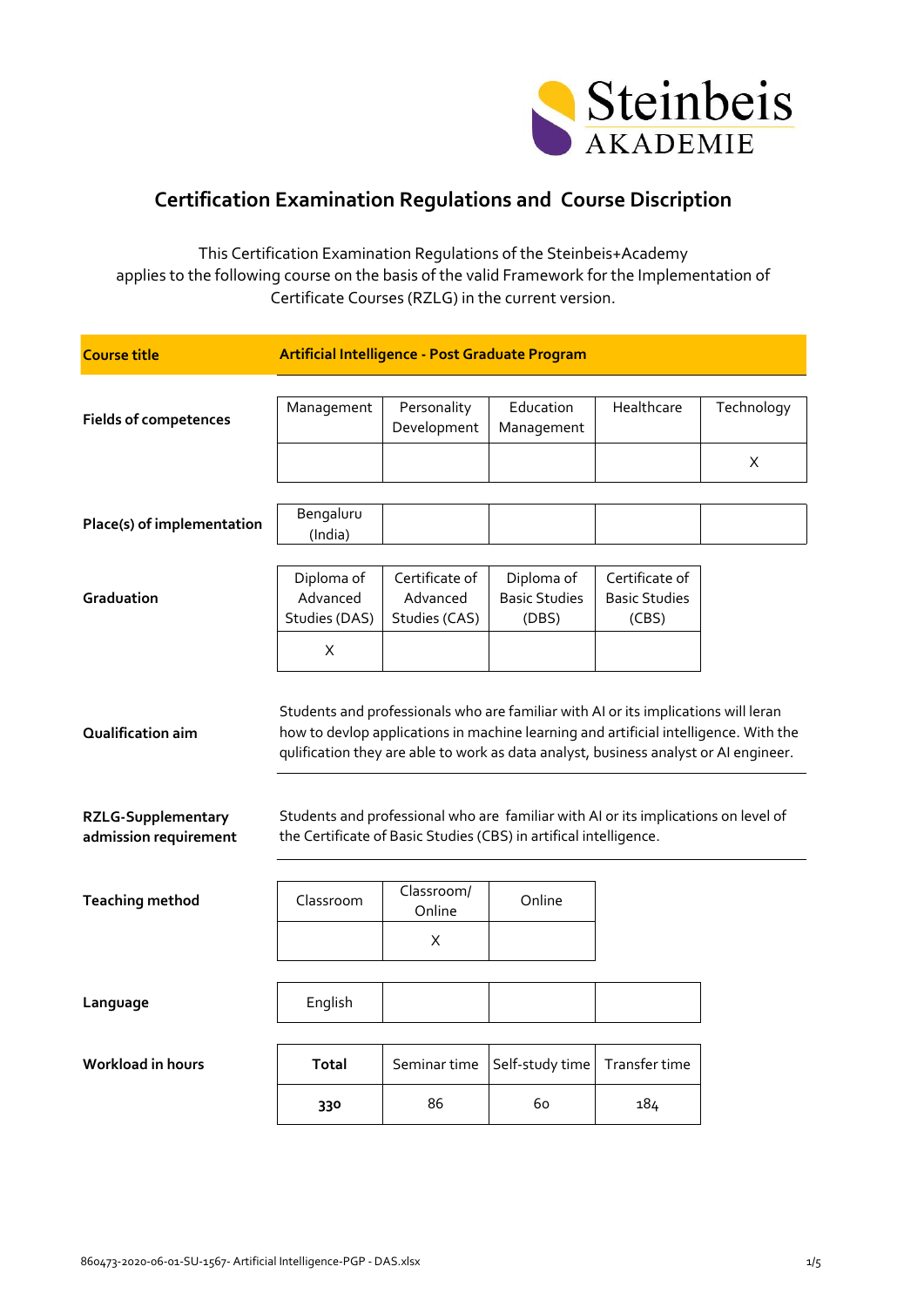

| Type of performance |
|---------------------|
| records (LNW)       |

| Examination<br>(K) | Presentation/<br>oral<br>examination | Case (C) | Transfer paper<br>(TA) | Project study<br>paper (PSA) |
|--------------------|--------------------------------------|----------|------------------------|------------------------------|
|                    |                                      |          |                        |                              |

## **Contents**

| <b>Modules</b>                                | <b>Key topics</b>                                                                                                                                                                                                                                                                                                    | Seminar<br>time/h |
|-----------------------------------------------|----------------------------------------------------------------------------------------------------------------------------------------------------------------------------------------------------------------------------------------------------------------------------------------------------------------------|-------------------|
| <b>Introduction To Machine Learning</b>       | Basic Concept; Train, Test & Validation<br>Distribution; ML Strategy; Computation Graph;<br>Evaluation Metric; Human Level Performance                                                                                                                                                                               | 4                 |
| <b>Machine Learning &amp; Scientific Work</b> | Scientific work; methodical approach für data<br>collection and analysis, ML Supervised; Linear<br>Regression; Logistic Regression; Gradient<br>Descent; Decision Tree; Random Forest; Bagging<br>& Boosting; KNN; ML Unsupervised; K-Means;<br>hierarchal Clustering                                                | $12 \overline{ }$ |
| <b>Python Programming</b>                     | Basic Statistics: Sampling & Sampling Statistics;<br>Hypothesis Testing; Calculus: Derivatives;<br>Optimization; Linear Algebra: Function; Scalar-<br>Vector-Matrix; Vector Operation; Probability:<br>Space; Probability; Distribution                                                                              | 8                 |
| Intro To Neural Network & Deep Learning       | Introduction: Deep Learning Importance<br>[Strength & Limitation] SP   MLP; Feed Forward<br>& Backward Propagation; Neural Network<br>Overview; Neural Network Representation;<br>Activation Function; Loss Function; Importance<br>of Non-linear Activation Function; Gradient<br><b>Descent for Neural Network</b> | 10                |
| Parameter & Hyperparameter                    | Practical Aspect: Train, Test & Validation Set;<br>Vanishing & Exploding Gradient; Dropout;<br>Regularization; Optimization: Bias Correction;<br>RMS Prop; Adam, Ada, AdaBoost; Learning<br>Rate; Tuning; Softmax                                                                                                    | 10                |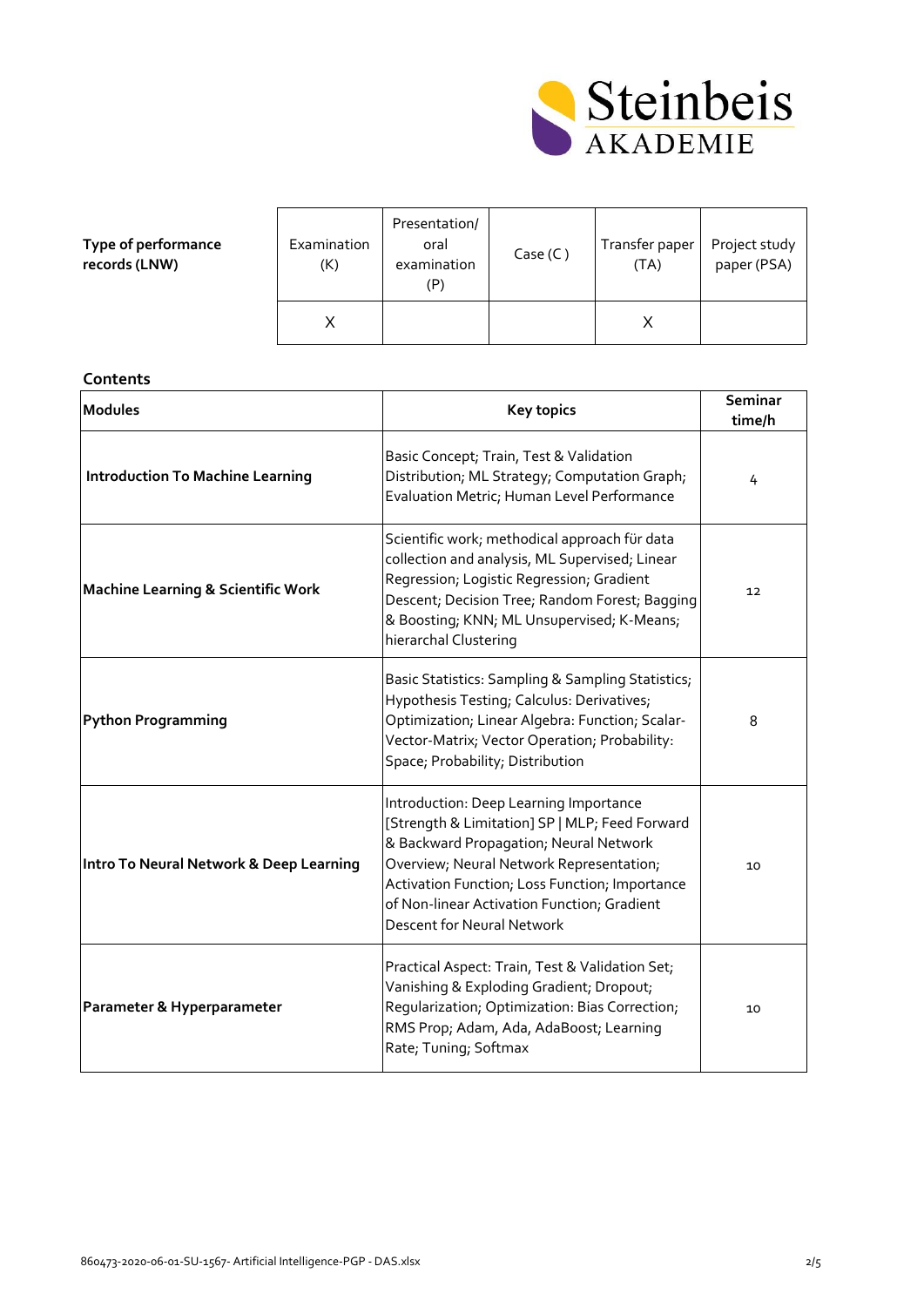

| <b>Data Processing</b>              | Environment: Scikit Learn; NLTK; Spacy &<br>Gensim; OpenCV: Tensorflow; Keras; Text<br>Processing: Representation; Data Cleaning; Data<br>Preprocessing; Similarity; Image Processing:<br>Image; Image Transformation; Filters; Noise<br>Removal; Correlation & Convolution; Edge<br>Detection; Non Maximum Suppression &<br>Hysterisis; Fourier Domain; Video Processing;<br>Speech Data Analytics: Feature Extraction;<br>Image Feature; Descriptors; Object Detection;<br>Detection & Classification | $12 \overline{ }$ |
|-------------------------------------|---------------------------------------------------------------------------------------------------------------------------------------------------------------------------------------------------------------------------------------------------------------------------------------------------------------------------------------------------------------------------------------------------------------------------------------------------------------------------------------------------------|-------------------|
| <b>CNN</b>                          | Computer Vision; Padding; Convolution; Pooling;<br>Why Convolution; Deep Convolution Model:<br>Case Studies; Classic Networks; Inception; Open<br>Source Implementation; Transfer Learning;<br>Detection Algorithm: Object Localization;<br>Landmark Detection; Object Detection;<br>Bounding Box Prediction; Yolo; Face<br>Recognition: What is Face Recognition; One<br>Shot Learning; Siamese Network; Triplet Loss;<br>Face Verification; Neural Style Transfer; Deep<br>Conv Net Learning          | $12 \overline{ }$ |
| <b>RNN</b>                          | Why Sequence Model; RNN Model; Back<br>propagation through time; Different Type of<br>RNNs; GRU; LSTM; Bidirectional LSTM; Deep<br>RNN; Word Embedding; Debiasing; Negative<br>Sampling; Elmo & Bert; Beam Search; Attention<br>Model                                                                                                                                                                                                                                                                   | 8                 |
| <b>Generative Adversial Network</b> | Autoencoders & Decoders; Adversial Network;<br><b>Active Learning</b>                                                                                                                                                                                                                                                                                                                                                                                                                                   | 4                 |
| <b>Reinforcement Learning</b>       | Q Learning; Exploration & Exploitation;                                                                                                                                                                                                                                                                                                                                                                                                                                                                 | 6                 |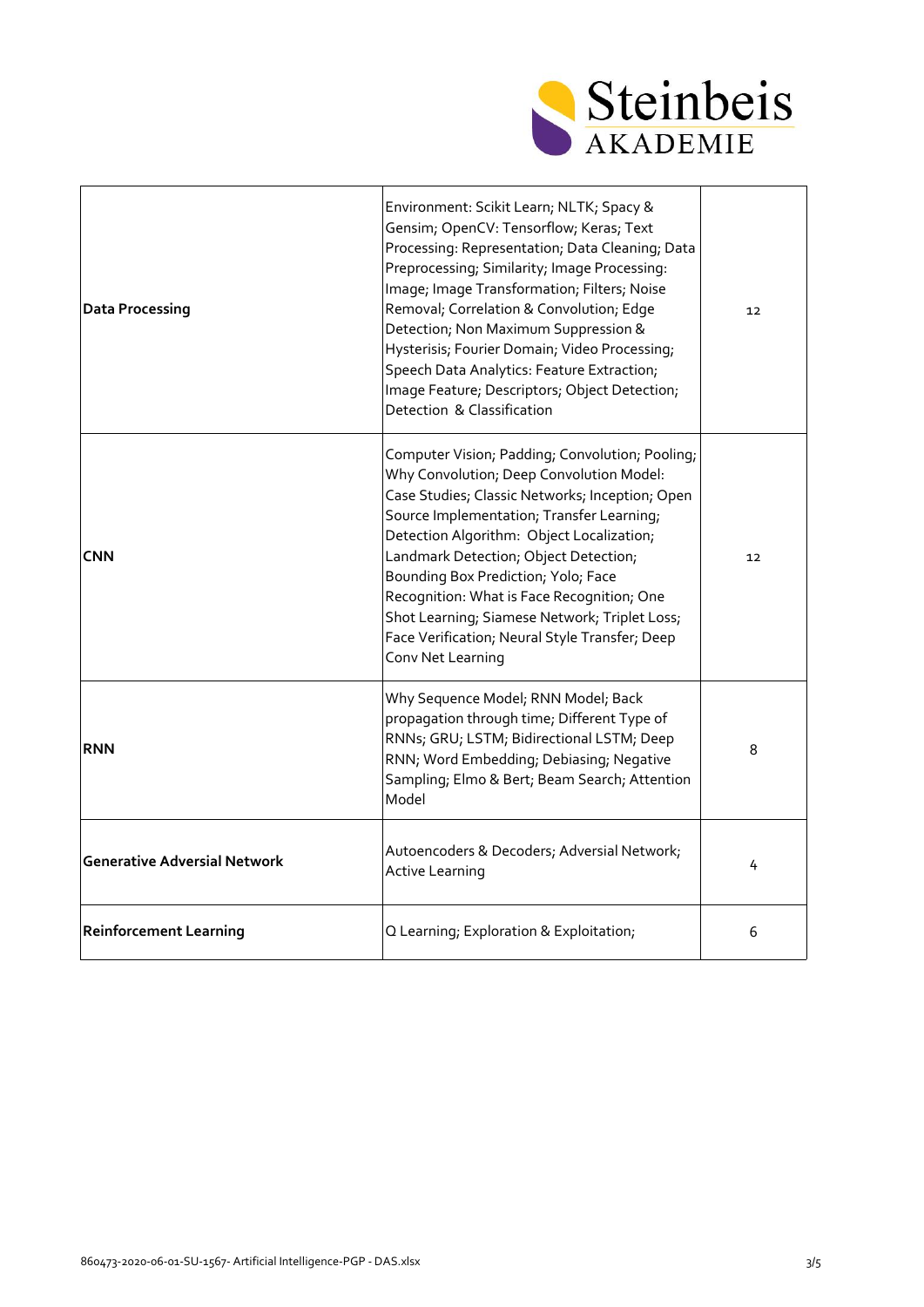

| Assignments-I  | Introduction to Machine Learning: Business Case<br>evaluation; Data requirements and collection;<br>Evaluation metrics; Machine Learning; Profit of<br>50_startups data prediction; Extra marital affair<br>prediction; Fraud data analytics; Fabric sales<br>analysis; Classification of animals data; Crime<br>data analysis using clustering method; and<br>airlines data to obtain optimum number of<br>clusters; Python Programming: Resource<br>Information Analysis; Text Cleaning of Customer<br>reviews using NLP; Image Manipulation<br>(Loading, Rotation etc.); Mathematics<br>Foundation: Sampling & Sampling Statistics;<br>Hypothesis Testing; Calculus Problems; Linear<br>Algebra Problems; Probability Problems; Intro to<br>Neural Network & Deep Learning: Parameter &<br>Hyperparameter; Risk Evaluation; Prediction of<br>claim amount; motor temp prediction; User<br>Behavioral Pattern; (2 ANN assignments+ 2<br>Parameter and hyperparameters) Data<br>Processing: User review data load and familiarity<br>with data and environment; E commerce<br>Product Similarity; Sentiment classification of<br>movie reviews; Emotion Mining of user reviews;<br>Vehicle edge detection; Cleaning of hand-written<br>digits data; Image data Augmentation; Facial<br>feature detection; Image data wrangling for<br>classification; Video Analysis of a short film;<br>Speech data Analysis w.r.t emotion; | 50 |
|----------------|-------------------------------------------------------------------------------------------------------------------------------------------------------------------------------------------------------------------------------------------------------------------------------------------------------------------------------------------------------------------------------------------------------------------------------------------------------------------------------------------------------------------------------------------------------------------------------------------------------------------------------------------------------------------------------------------------------------------------------------------------------------------------------------------------------------------------------------------------------------------------------------------------------------------------------------------------------------------------------------------------------------------------------------------------------------------------------------------------------------------------------------------------------------------------------------------------------------------------------------------------------------------------------------------------------------------------------------------------------------------------------------------------------------------------------|----|
| Assignments-II | CNN: Ecommerce product image classification;<br>Disease prediction based on images; (2 CNN<br>algorithms): Vehicle identification(Object<br>Detection); Animal Classification(Object<br>Classification); Spatial Image classification<br>(Image segmentation); Face detection; Face<br>recognition (Attendance using facial<br>recognition); RNN: Next word prediction (Vanilla<br>RNN); Twitter data analysis using Named Entity<br>Recognition(NER); Retail data - Word2vec; NER<br>and Forecasting of Oil price prediction; Auto text<br>composer (NER language model); Auto text<br>composer (NER language model); Q and A<br>Chatbot; Real life voice Recognition; Generative:<br>Machine Translation; New Image generation<br>based on existing images; Reinforcement<br>Learning; Game Intelligence                                                                                                                                                                                                                                                                                                                                                                                                                                                                                                                                                                                                                    | 54 |